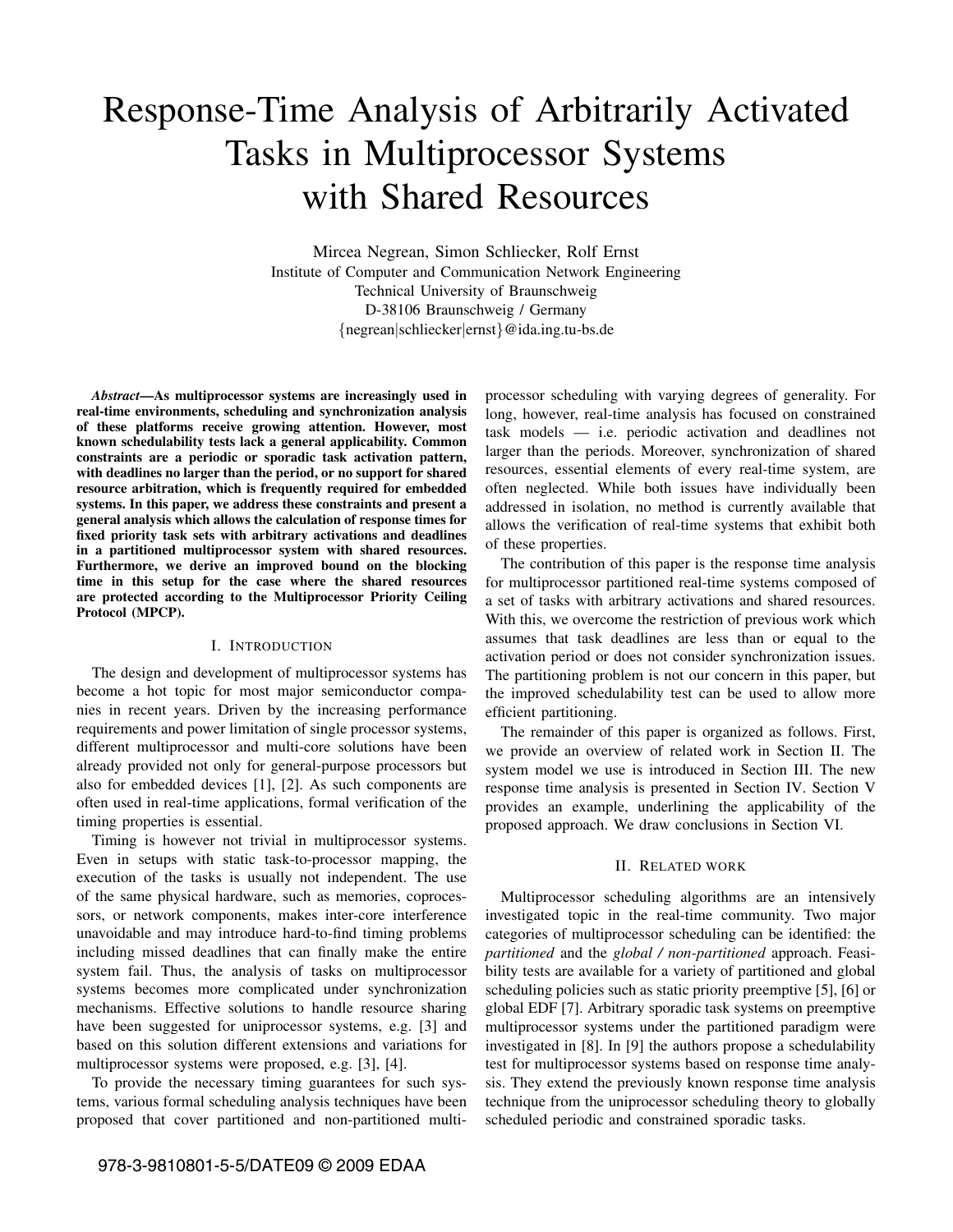Under partitioned scheduling, each task is statically mapped to a processor, e.g. according to bin-packing heuristics, and then schedulability tests are used to verify whether all tasks meet their deadlines. Since the partitioning of tasks among processors separates the multiprocessor scheduling problem into multiple uniprocessor scheduling problems, well developed uniprocessor scheduling techniques can be directly applied. Many of these analyses are based on a variation of the busy window technique proposed by Lehoczky [10] and extended by Tindell et. al [11].

The classical assumption for real-time tasks in scheduling algorithms is that they are independent. In practice however, tasks interact via semaphores to synchronize the shared resources between different processors. Rajkumar et al. [3] propose a locking protocol for real-time multiprocessor systems known as the Multiprocessor Priority Ceiling Protocol (MPCP). This protocol assumes that tasks are scheduled according to the partitioned rate monotonic scheduling (RMS) policy and allows to bound the time a task is delayed by other local or remote tasks due to resource contention. They propose a schedulability condition that needs to be checked for each processor. In [4] Chen et al. propose a modified resource control protocol that is similar to MPCP but can be used together with partitioned EDF or partitioned RMS. Another shared resource arbitration algorithm is the Multiprocessor Stack Resource Protocol (MSRP) which is compared with MPCP in [12], showing that neither outperforms the other on the complete spectrum of system setups. In [13] Devi et al. present a synchronization procedure specifically for multiprocessor scheduling under global EDF.

In [14] an end-to-end approach to derive worst case response time bounds for tasks mapped on multiprocessor systems and sharing resources is presented.

All of the approaches considering synchronization aspects on multiprocessor systems assume a periodic or a classical sporadic task model. More general task activation patterns can be expressed with event streams (see Fig. 1), which can be described using the upper and lower event arrival functions  $\eta^+(\Delta t)$  and  $\eta^-(\Delta t)$ . These specify the maximum respectively the minimum number of events that occur in the event stream during any time interval of length  $\Delta t$ .



Fig. 1. Event Streams.

Correspondingly, an event stream can also be specified using the functions  $\delta^{-}(n)$  and  $\delta^{+}(n)$  that represent the minimum and respectively the maximum distance between any  $n (n \geq 2)$ events in the stream. Compact models have been suggested to efficiently cover common event stream properties (such as periodicity or event jitter) [15], [16], [17].

In event driven multiprocessor systems, task activations are often the result of messages being sent from other tasks. Here, the derivation of the task activating event model is not straight-forward. As a solution, compositional scheduling analysis approaches [16], [17] propose to propagate the event stream information during the analysis. Iteration is used where cyclic dependencies exist.

## III. SYSTEM MODEL

For the scope of this paper, we assume a multiprocessor real-time system composed of a set of  $m$  processors, each having its own static priority preemptive scheduler, a set of shared resources, and a static set of  $n$  arbitrarily activated tasks  $\tau = {\tau_1, \ldots \tau_n}$ . The tasks have been statically mapped to the processors with some method, and it is our goal to determine the schedulabilty of the given mapping. A common priority space across all processors is assumed and each task in the system has a unique, static priority. Each instance of a task, called a job, is activated by events, which are modeled as arbitrary event streams using solely the functions  $\eta^+(\Delta t)$ ,  $\eta^-(\Delta t)$ ,  $\delta^+(n)$  and  $\delta^-(n)$ . Each job of a task  $\tau_i$  executes no longer than a worst case execution time  $C_i$ , and must complete before a given (relative) deadline  $D_i$ , which may be smaller, equal, or larger than the distance to the successive activation. Thus, if a task has a worst case response time larger than this distance, it is possible for that task to re-arrive before the previous job has completed. We assume that new jobs may not start to execute before the previous job is complete.

Resources are objects that require serialized access. We distinguish between local and global resources. Local resources reside on each processor and can be accessed only by tasks mapped on it. Global resources are assumed in a separate shared resource module and can be accessed by tasks mapped on different processors.

#### IV. SCHEDULABILITY ANALYSIS

As an example, consider a multiprocessor system consisting of two cores as shown in Fig. 2. An independent static priority preemptive operating system is executing on each core.

The worst case response time of a task mapped on any of these processors is classically determined by the task's worst case execution time plus the maximum amount of time the task can be kept from executing due to preemptions by higher priority local tasks. Furthermore, when a task performs accesses to shared resources it is additionally delayed (blocked) when waiting for the required resources. While in uniprocessor systems this delay depends only on tasks mapped on the same processor, in multiprocessor systems it also depends on the amount of load imposed on the shared resources by tasks mapped on other processors in the system. Thus, the local analysis of one processor now depends on the shared resource interference caused by other processors.

To calculate the task response times in the given setting, we need to address three problems. First, the load imposed by tasks on shared resources has to be determined. Second, this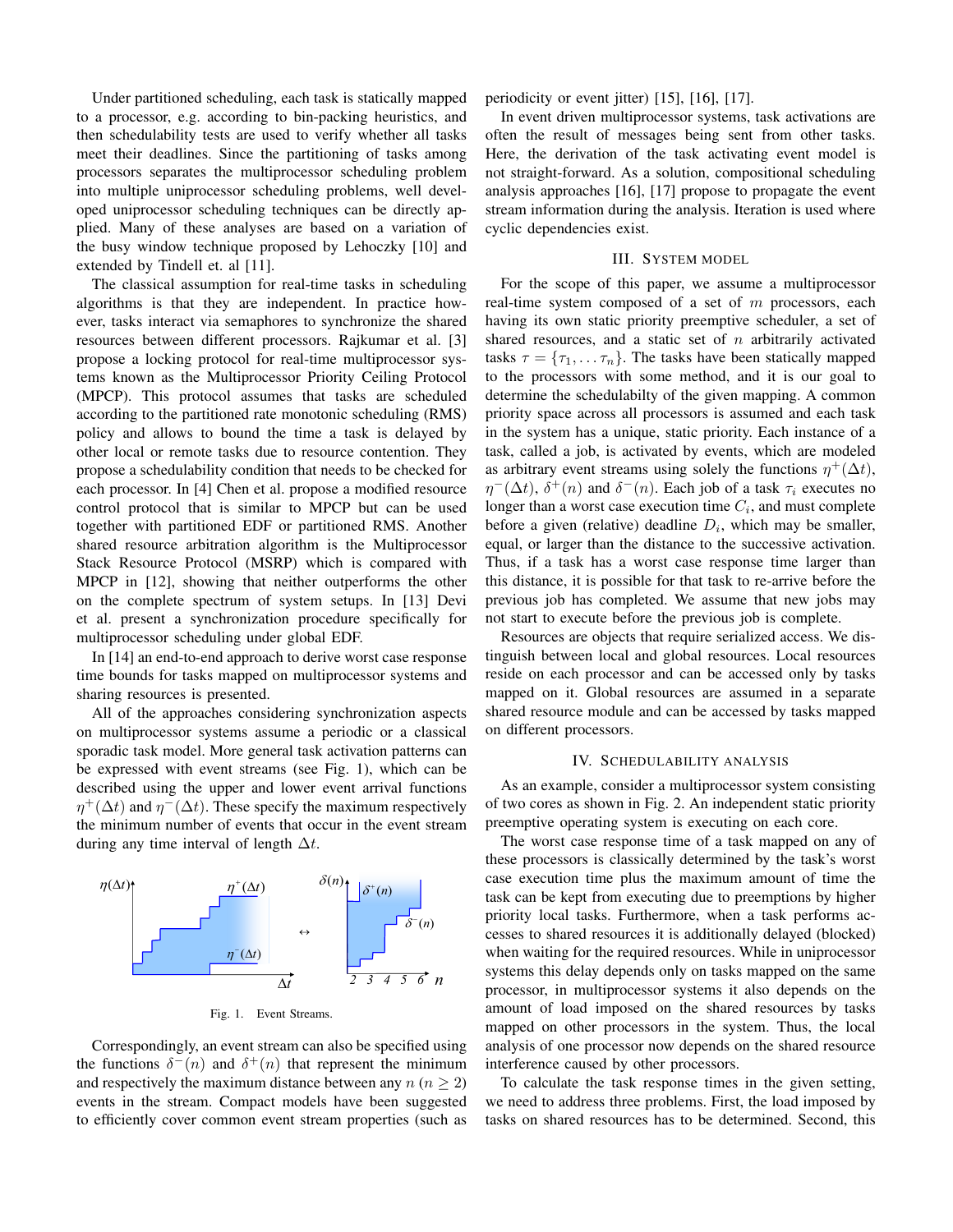

Fig. 2. Dual-Core system with tasks accessing local and global resources.

information has to be used to derive the maximum blocking time that a task may experience. Third, the obtained blocking times need to be integrated in the worst case response time. This step couples local scheduling analysis with the analysis of the shared resource arbitration. These issues are addressed in the following sections.

#### *A. Derivation of shared resource load*

A limitation of previous approaches to derive the blocking time in multiprocessor system is the relatively simple model of the task's individual resource usage. For example, [3] assumes a constant number of requests per task execution. In single processor systems, the blocking time can be precisely calculated without knowing the task's exact request pattern. This is due to the fact that only a single critical section can block a higher priority task, making the exact request timings insignificant. This is not true for multiprocessor systems. Here, various sources of blocking from remote processors may occur, and requests from different processors may be prioritized, causing several "blockings" by the same task. It is therefore advisable, to take a closer look at how the requests are timed.

Imagine a task  $\tau_1$  that is trying to access a global shared resource SR that is also used by another task  $\tau_2$  on another processor as depicted in Fig. 3. The resource arbitration is such that  $\tau_2$  receives a higher priority on the resource, thus conflicts are resolved in its favor. Now, assume  $\tau_1$  tries to access the resource 4 times during its execution. The same is true for  $\tau_2$ . The exact timing of  $\tau_2$ 's accesses now clearly makes a difference. If all requests occur at the beginning of its execution (Fig. 3a), this may cause  $\tau_1$  to be blocked each time. If however,  $\tau_2$ 's requests are further separated in time (Fig. 3b), this means that during  $\tau_1$ 's execution, only one or two conflicts may actually occur.

To capture such details for the analysis, we apply the event model concept which has previously been used to model task activations ([16], [17]) to also capture the resource traffic. For this we define:

**Definition 1.** *The* Shared Resource Request Bound  $\tilde{\eta}_i^+(\Delta t)$  is the maximum number of requests that may be issued by a *is the maximum number of requests that may be issued by a task*  $\tau_i$  *to a shared resource within a time window of size*  $\Delta t$ *.* 



Fig. 3. Effect of Resource Load Variations.

This model provides the opportunity to cover several new aspects in the analysis of shared resource timing. Firstly, it allows to express the inter event timing between several requests by one job of the task, which leads to more accurate analysis results (as shown in Section V). Secondly, it can be used to conveniently capture the timing of the joint traffic by several different jobs, and even several different tasks. This allows simplifying the analysis of shared resource timing as shown in the next section.

The shared resource request bound of a task  $\tau_i$  can be straight-forwardly bounded: Let  $\tau_i$  be activated by events bounded by event model  $\eta_i^{\dagger}(\Delta t)$ , have a worst case response<br>time  $R_i$ , and perform at most  $n_i$ , accesses to a shared resource time  $R_i$ , and perform at most  $n_i$  accesses to a shared resource per activation. The request bound of a task is then given by

$$
\tilde{\eta}_i^+(\Delta t) = \eta_i^+(\Delta t + R_i) \cdot n_i. \tag{1}
$$

Note that (1) features the  $\eta_i^+$ -function shifted by the task's<br>response time to account for the requests of jobs that are response time to account for the requests of jobs that are unfinished at the beginning of the investigated time interval. The joint shared resource request bound of multiple tasks can then be calculated as the sum over the individual request bounds of each task.

This simple model does not yet consider the distances between events as in Fig. 3b. A more accurate shared resource request bound can be derived by measurement, or, more reliably, by analysis of the task's internal control flow (i.e. its linear execution sequences, jumps, and conditional statements) and its external activation pattern. For example, a task that makes an access to a shared resource within a loop, will produce a request sequence that contains several accesses (one per loop) separated by the loop execution time, and the overall pattern repeating with each activation of the task.

Further details on deriving  $\tilde{\eta}(\Delta t)$  are beyond the scope of this paper. The interested reader is referred to similar approaches for deriving a bound on the number of memory accesses [18], [19].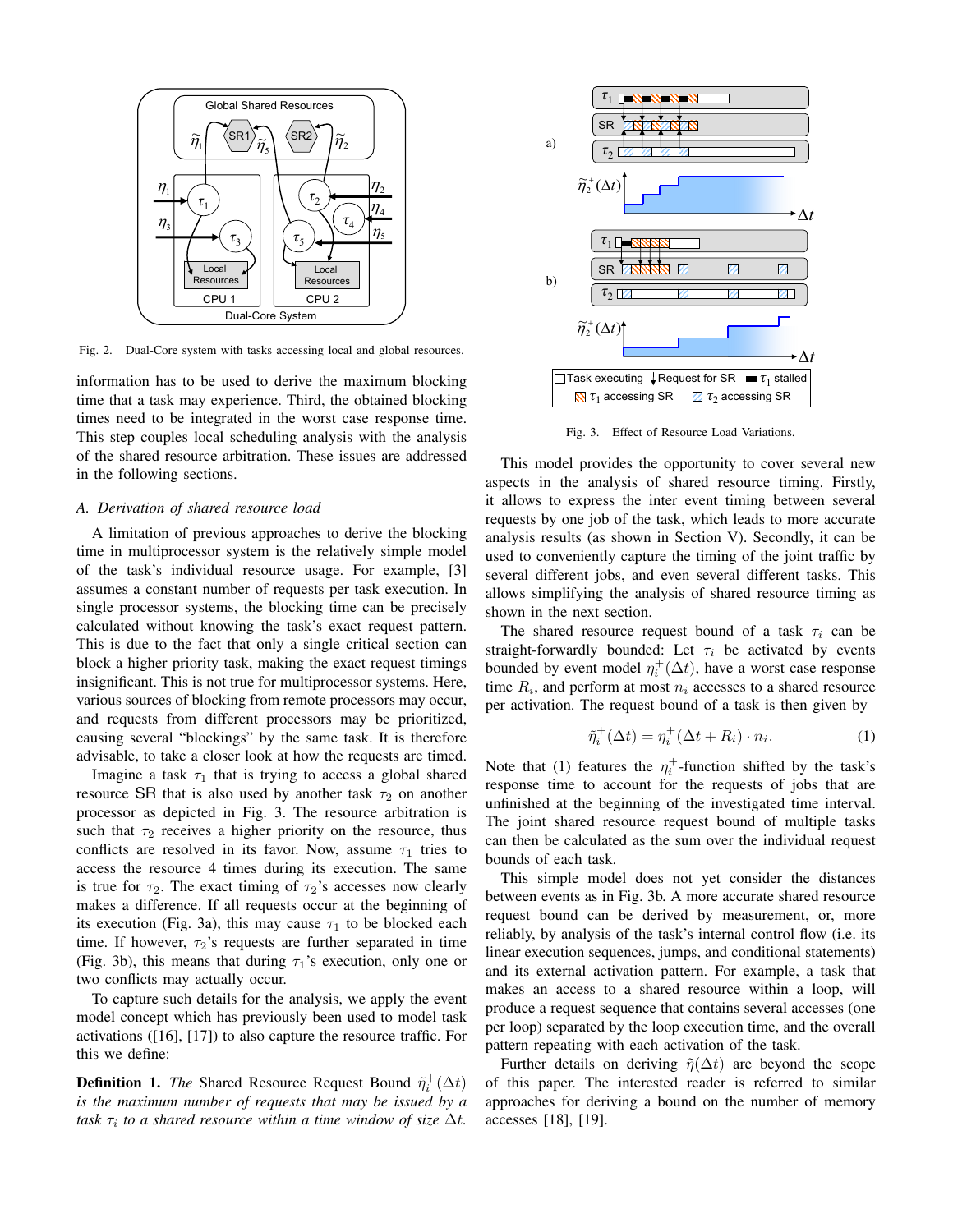### *B. Derivation of blocking times*

In the following we will consider the *multiprocessor priority ceiling protocol* (MPCP) [3] and using the load derivation on the shared resources we will introduce an improved blocking time analysis for task sets activated by the general event stream model.

Since task deadlines can be larger than their periods, the blocking time analysis has to consider the possible influence of overlapping job execution. This influence can be captured by analysing the tasks during their execution in a time interval denoted here with  $w_i(q) = q$   $(q = 1, 2, \ldots k)$  represents the number of activations of a task  $\tau_i$  within  $w_i(q)$ . Further details about the computation of  $w_i(q)$  will be introduced in Section IV-C. Thus, the blocking time  $B_i$  of a task  $\tau_i$ when accessing local and global resources in a multiprocessor system can be determined as a function of the size of a time window  $w_i(q)$  during which task  $\tau_i$  executes.

MPCP is a deadlock free protocol which relies on the following assumptions: a task  $\tau_i$  can access local or global resources; a critical section guarded by a semaphore and protecting a global or a local resource is called global critical section  $(qcs)$  or local critical section  $(lcs)$ ; priority ceilings are assigned to critical sections; local critical sections are assigned priority ceilings according to the uniprocessor PCP; global critical sections are assigned priority ceilings that are higher than the priority of any other task in the system; during execution, tasks are suspended when they try to access a locked gcs; when a higher priority task is blocked on a global critical section local tasks can be executed and may even try a lock on local or global critical sections; global critical sections are not allowed to be nested in other critical sections (local or global) and vice-versa; if tasks perform nested accesses to global critical sections, an explicit partial ordering of global resources has to be used to prevent deadlocks.

Rajkumar [3] identified that the blocking time of a task  $\tau_i$ due to resource contention in a multiprocessor system consists of up to 5 types of blocking. In order to present the blocking factors, the following definitions are introduced, which are similar to the ones used in [3].

- The maximum number of global critical sections that each job  $J_i$  of a task  $\tau_i$  executes before its completion is  $n_i^G$ .
- $\tilde{\eta}_j^+(w_i(q))$  represents the maximum number of requests<br>that any task  $\tau_i$  can issue to a shared resource within the that any task  $\tau_j$  can issue to a shared resource within the investigated time interval  $w_i(q)$ .
- $\omega_i^{local}$  and  $\omega_i^{global}$  represent the maximum duration of a local and respectively of a global critical section when it local and respectively of a global critical section when it is accessed by jobs of a task  $\tau_i$ .
- $lp(i)$  is the set of tasks with lower priority than  $\tau_i$  on its processor.
- We denote the set of lower priority local tasks that require global resources with  $lp(i)^{G}$ .
- $lpr(i)$  and  $hpr(i)$  are the sets of tasks which are mapped on remote processors and have lower and respectively higher priority than  $\tau_i$ .
- $GS_{i,j}$  represents the set of global semaphores that will

be locked by jobs of both tasks  $\tau_i$  and  $\tau_j$ .

- The set of tasks which are elements of  $lpr(i)$  and access elements of  $GS_{i,j}$  is denoted with  $\theta_{i,j}$ .
- Similar the set of tasks which are elements of  $hpr(i)$  and access elements of  $GS_{i,j}$  is denoted with  $\Theta_{i,j}$ .
- Jobs of the tasks in  $\theta_{i,j}$  and  $\Theta_{i,j}$  are jobs which directly block jobs of task  $\tau_i$ . Consider the processors on which tasks in  $\theta_{i,j}$  and  $\Theta_{i,j}$  are mapped. Each of these processors may contain other tasks that access global resources with higher priority ceilings than the priority ceiling of the resources accessed by tasks directly blocking  $\tau_i$ . We denote the set of these tasks with  $\Psi_{i,j}$ .

Based on these definitions, we now extend the 5 blocking factors of the classical MPCP analysis to consider the influence of multiple job activations and the load imposed on the shared resources.

*Local blocking time*. According to the uniprocessor priority ceiling protocol (PCP), each job  $J_i$  of a task  $\tau_i$  may be blocked once by a job  $J_i$  of a lower priority local task  $\tau_i \in lp(i)$ . In the occurrence of overlapping activations of task  $\tau_i$ , a lower priority local job  $J_i$  will block only the first job of the task  $\tau_i$  (once  $J_j$  exits the critical section which blocks  $J_i$ it cannot execute anymore before all jobs of  $\tau_i$  are finished). Additionally, in the multiprocessor protocol, each time a job  $J_i$  tries to lock a global semaphore, it can potentially suspend, letting lower priority jobs execute on the local processor. This reproduces the situation presented above where jobs of lower priority tasks can lock local resources each time  $J_i$  attempts to enter a global critical section and suspends. These low priority jobs can lock local semaphores and block  $J_i$  when it resumes its execution. Therefore, the local blocking time of a job  $J_i$ can be bounded by:

$$
B_{i1}(w_i(q)) = [1 + q \cdot n_i^G] \cdot \max_{\forall \tau_j \in lp(i)} (\omega_j^{local})
$$

*Direct blocking time.* Each time a job  $J_i$  tries to access a global critical section, it can find that this is currently held by a lower priority job on a different processor. Thus, the blocking time due to lower priority remote tasks which share the same global resources with  $J_i$  (jobs of tasks in the set  $\theta_{i,j}$ ) is:

$$
B_{i2}(w_i(q)) = q \cdot n_i^G \cdot \max_{\forall \tau_j \in \theta_{i,j}} (\omega_j^{global})
$$

Similar, each job  $J_i$  can be blocked by higher priority remote jobs that request the same global resource as  $J_i$  (jobs of tasks in the set  $\Theta_{i,j}$ ). As opposed to lower priority remote jobs, higher priority remote jobs may be served multiple times.

$$
B_{i3}(w_i(q)) = \sum_{\forall \tau_j \in \Theta_{i,j}} (\tilde{\eta}_j^+(w_i(q)) \cdot \omega_j^{global})
$$

*Indirect preemption delay*. We now consider the processors on which tasks that directly block jobs of task  $\tau_i$  (tasks in  $\theta_{i,j}$  and  $\Theta_{i,j}$ ) are mapped. If tasks on these processors (tasks in  $\Psi_{i,j}$ ) access global resources with higher priority ceilings than the priority ceilings of the resources accessed by tasks directly blocking  $\tau_i$ , each of them can preempt the global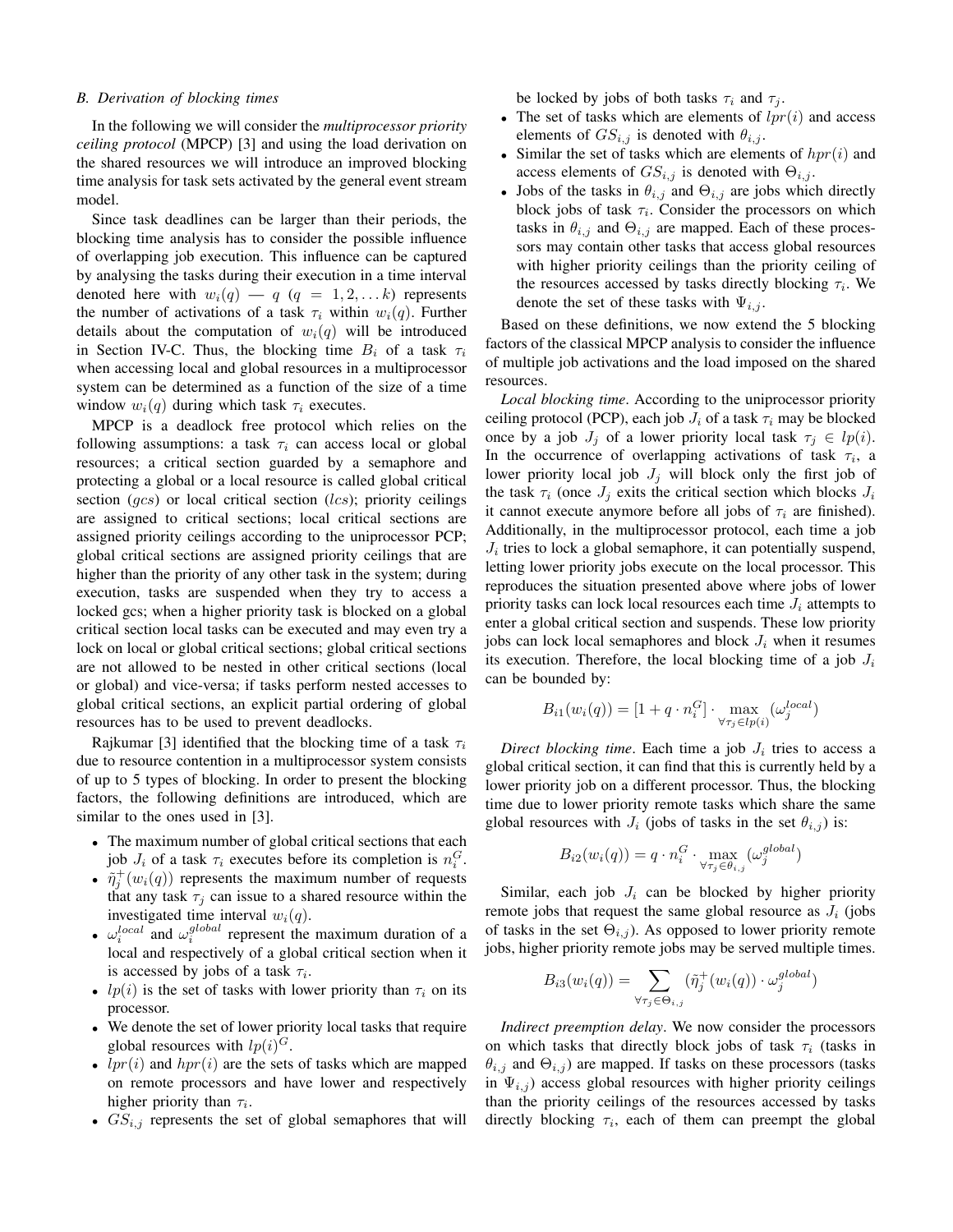critical sections of tasks directly blocking  $\tau_i$ . Their influence on the blocking time can be captured by:

$$
B_{i4}(w_i(q)) = \sum_{\forall \tau_j \in \Psi_{i,j}} (\tilde{\eta}_j^+(w_i(q)) \cdot \omega_j^{global})
$$

*Local preemption delay*. Each time a job  $J_i$  of task  $\tau_i$  tries to access a global resource, it can potentially suspend, letting jobs of lower priority local tasks execute on its local processor. If these jobs require access to global resources (jobs of tasks  $\tau_i \in lp(i)^G$ , they can lock or queue up on the global resources and can therefore preempt  $J_i$  when it executes non-critical code. Within the investigated time interval  $w_i(q)$  there are at most q jobs of task  $\tau_i$  and each of these jobs can issue maximal  $n_i^G$  requests to global resources. In addition, when  $J_i$  begins<br>its execution on its local processor, a lower priority job can its execution on its local processor, a lower priority job can have an outstanding request for a global semaphore. Hence, in the analyzed time interval, task  $\tau_i$  can be blocked for at most  $q \cdot n_i^G + 1$  global critical sections of tasks in  $lp(i)^G$ . But, lower<br>priority local tasks that require access to global resources can priority local tasks that require access to global resources can issue at most  $\tilde{\eta}_j^+(w_i(q))$  requests to global resources within  $w_i(q)$ . As a result, only the minimum of these two bounds may actually occur.

$$
B_{i5}(w_i(q)) = \sum_{\forall \tau_j \in lp(i)^G} \min(q \cdot n_i^G + 1, \tilde{\eta}_j^+(w_i(q))) \cdot \omega_j^{global}
$$

The worst case blocking time that a job of a task  $\tau_i$  can encounter in a time window  $w_i(q)$  is given by the sum of the above 5 blocking factors  $(B_{i1}, \ldots B_{i5})$ .

## *C. Multiprocessor response time analysis*

In this section, we provide the schedulability condition for tasks under the partitioned multiprocessor static priority preemptive scheduling with shared resources and arbitrary task activations. For this, we extend the classical busy window approach for uniprocessors by Tindell et. al [11].

In a uniprocessor system under static priority preemptive scheduling, the response time of a task  $\tau_i$  is given by the largest response time of any of the  $q$   $(q = 1, 2, \ldots k)$  task activations that lie within the busy interval. The response time of the q-th activation of task  $\tau_i$  is given by the difference between the window length  $w_i(q)$  and the moment when this activation was initiated relative to the beginning of the busy interval. This is given by  $\delta_i^-(q)$ . Thus,  $R_i = \max(w_i(q) - \delta^-(q))$  $\delta_i^-(q)$ ).

Two important aspects need to be considered to extend Tindell's formula. Firstly, we can not rely on the critical instance scenario anymore, because the use of globally shared resources can lead to suspension of tasks, which possibly defers the task execution times (see also [3]). The busy window consists not only of the time interval during which task  $\tau_i$ or a higher priority task is executing, but more generally the time interval during which at least one invocation of  $\tau_i$  is not finished. This leads to an increased interference for  $\tau_i$ , which includes also unfinished invocations of  $\tau_i$  that have started before the investigated busy window. This is covered by shifting  $\tau_j$ 's activation function  $\eta_j^+(\Delta t)$  by its worst case response time  $R_i$ . Secondly, the blocking time  $B_i(w_i(q))$  is in our case a function of the window size during which the requests are issued (a larger time window can draw increased remote blocking, mainly from  $B_{i3}$  and  $B_{i4}$ ). Thus, the worst case response times of tasks on partitioned multiprocessor systems can be calculated with (2).

$$
w_i(q) = q \cdot C_i + \sum_{\forall \tau_j \in hp(i)} \eta_j^+(w_i(q) + R_j) \cdot C_j + B_i(w_i(q)) \tag{2}
$$

where  $w_i(q)$  is the maximum busy window of q activations of task  $\tau_i$ ;  $C_i$  is the worst case execution time of  $\tau_i$ ;  $hp(i)$  is the set of tasks with higher priority than  $\tau_i$ ;  $\eta_j^+(w_i(q) + R_j)$  is the maximum amount of jobs of  $\tau$ , in a time window of size  $w_i(q)$ . maximum amount of jobs of  $\tau_i$  in a time window of size  $w_i(q)$ ; and  $B_i(w_i(q))$  is the maximum blocking time computed as presented in the previous section.

A solution can be computed iteratively, because all components grow monotonically with respect to the window size. The response time has been found, when two successive iterations provide identical results. Finally, the schedulability test consists of checking whether the condition  $R_i \leq D_i$  holds for every task  $\tau_i$  in the system.

Note that the response times of tasks in a multiprocessor system with voluntary suspension can not be calculated in an arbitrary sequence, because (2) requires the knowledge of the response time of higher priority tasks. To tackle this dependency the response times can be calculated top-down, starting with the highest-priority task. In addition, blocking factors  $B_{i3}$ ,  $B_{i4}$ , ands  $B_{i5}$  may rely on the resource request bound (and indirectly the response time) of *lower* priority tasks, which leads to a cyclic dependency. In [3], this problem is tackled with an extension of the resource arbitration protocol by a so called *period enforcer*. Alternatively, instead of using the request bound (1), our approach allows the use of bounds that are independent of the task's response time (e.g. based on the fact that job executions of the same task may not overlap or that the requests are separated by a minimum distance).

In contrast to previous work, such as [3], our approach does not require time-triggered task activations, but is conceived to be appropriate also for event-driven multiprocessor systems. This is possible through the consistent use of generic event models to describe task activations and shared resource requests. A major issue here is, that a task's activating event model may not initially be known — in particular when it is the effect of e.g. another task finishing or data arriving over a bus. This problem is addressed by embedding the analysis into a compositional analysis approach such as [17] and [20], where task activating event models are provided and iteratively refined during the analysis procedure. The analysis of the shared resource bounds and the above response time analysis then need to be repeated as well, until the definite event models have been found.

#### V. EXPERIMENTS

To evaluate our analysis, we compare it with the analysis presented in [3]. For this, we assume that the system depicted in Fig. 2 is stimulated purely periodically with the parameters